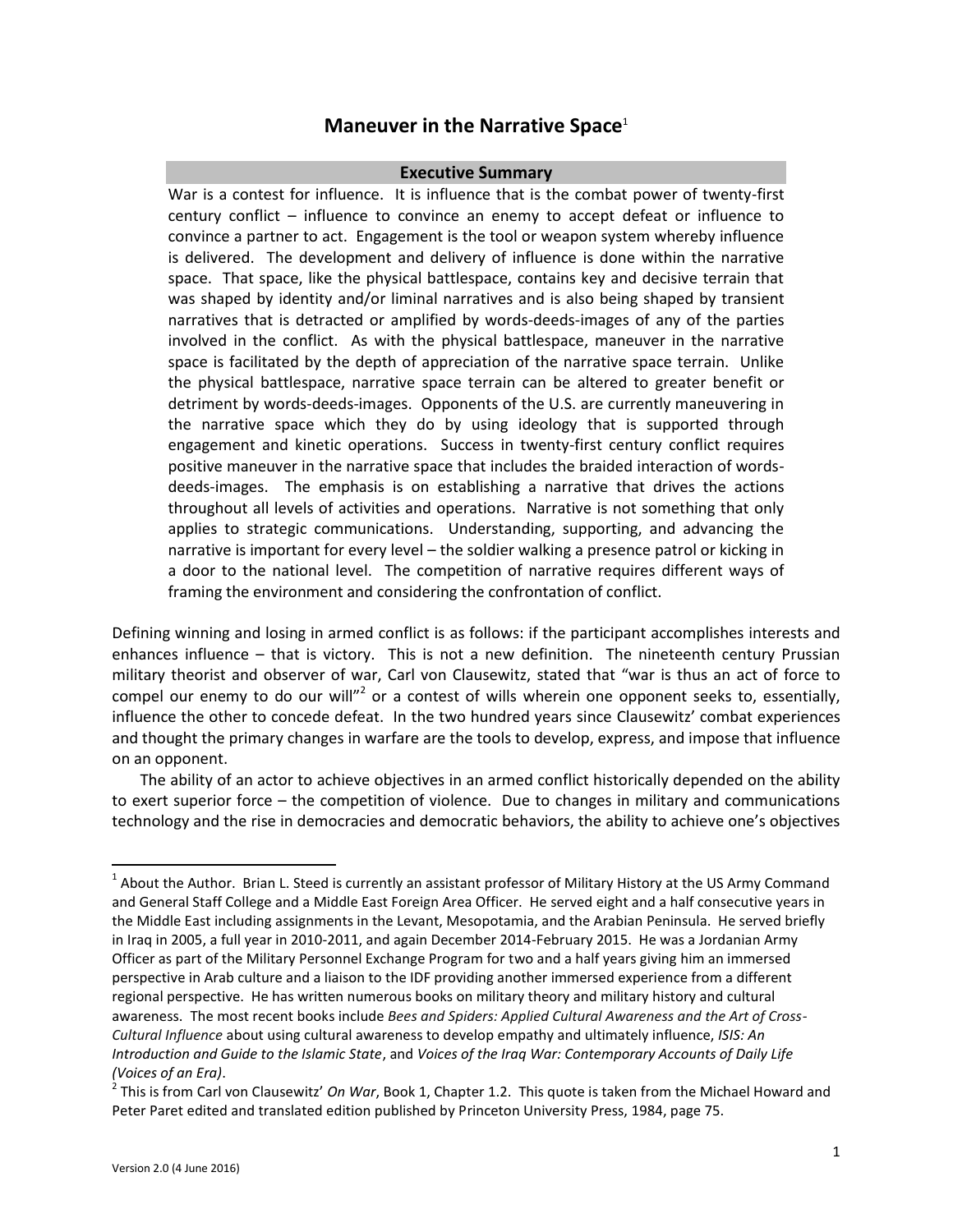now depends at least as much on the ability to influence the will of supporters and adversaries – the competition of narrative – as on the ability to wield superior force. There are three primary elements.

- 1. The change in the nature of weaponry the introduction of nuclear weapons limits the use of force.
- 2. The general importance of democratic behaviors.
	- a. The increase in democracies requires the generation of public opinion to prosecute conflict.
	- b. Non-democratic states and non-states require the generation of public will to endure hardship over time sufficient to achieve exhaustion of the opponent.
- 3. Changes in communication technology have leveled the playing field between governments and adversaries in the ability to reach the desired audiences whether they be those of the protagonist or that of the antagonist.

#### **Table 1: Rise of Competition of Narrative**

|                      |                     | <b>Liberal Democracy</b>                                                                                                                                                                                                                                                                                                                    | <b>Authoritarian Regime</b>                                                                                                                                            | <b>Non-State Actor</b>                                                                                                                                   |
|----------------------|---------------------|---------------------------------------------------------------------------------------------------------------------------------------------------------------------------------------------------------------------------------------------------------------------------------------------------------------------------------------------|------------------------------------------------------------------------------------------------------------------------------------------------------------------------|----------------------------------------------------------------------------------------------------------------------------------------------------------|
| Violence             | <b>Total</b>        | Limitations on nuclear weapons / firepower theory<br>Post WWII - Nuclear Weapons Deter War<br>Korea - Nuclear Weapons Protect State<br>Indochina - Nuclear Weapons Allied States                                                                                                                                                            | Preserve regime through nuclear weapons<br>Nuclear weapons provide parity<br><b>Mutual Assured Destruction</b>                                                         | <b>Gain control of state</b><br><b>Maoist Guerrilla War</b><br>Vietnam - Dau Tranh                                                                       |
|                      | <b>Limited</b>      | Contain violence in space and application<br>Korea - Prevent WWIII / Status Quo Ante Bellum<br>Vietnam - Containment / Support Ally<br>Desert Storm - Status Quo Ante Bellum                                                                                                                                                                | Secure state - without and within<br>Anti-Colonialism<br><b>Growth of Communism</b><br><b>Cold War Support of Opposition</b><br><b>Territorial Expansion (Limited)</b> | <b>Oppose occupation</b><br><b>Palestinian Liberation</b><br>Afghanistan - Mujahedeen<br><b>Hezbollah and Hamas</b>                                      |
|                      | <b>Constabulary</b> | Control foreigners through expeditionary violence<br>Iran - failed hostage rescue attempt<br>Lebanon - Separation of Conflict Parties<br><b>Grenada-Rescue Students</b><br>Panama - Arrest Dictator<br>Somalia - Provide Food / Arrest Leader<br>Afghanistan - Build National Capacity<br>Iraq - Provide Security / Build National Capacity | <b>Control populace</b><br>Counter-Insurgency/Revolutionary                                                                                                            | <b>Create instability</b><br><b>Iranian Revolution</b><br><b>FARC</b><br>al-Qaeda - attacks on US<br>targets                                             |
| Public               | <b>Opinion</b>      | Rising influence of public opinion on violence<br>1952 - Democrats lose on foreign policy weakness<br>1968 - failure in conflict deters incumbent president<br>1980 - weakness on the global stage<br>1989 - Winning the Cold War                                                                                                           | <b>Rise of democratic behaviors</b><br>Increase access to information                                                                                                  | <b>Engagement to build</b><br>influence<br>Grievance encouragement                                                                                       |
|                      | Will                | Declining interest in foreign adventures                                                                                                                                                                                                                                                                                                    | <b>Commitment to a cause</b>                                                                                                                                           | <b>Suffering brings success</b><br>1973/5 - Success in Vietnam<br>1989 - Success in Afghanistan<br>2000/6 - Success in Lebanon<br>2011 - Success in Iraq |
| <b>Communication</b> |                     | Growth of literacy - 39% (1945) - 83% (2010)<br>Growth of TV news channels - 6 (<1990) - 183 (2013)<br>Mobile phones - 1.2B (2002) - ~6B (2012)                                                                                                                                                                                             | Arab Spring - Twitter revolution                                                                                                                                       | Online magazines, Twitter,<br>Facebook, YouTube                                                                                                          |

In understanding these changes one can then see how maneuver in the narrative space occurs. It is the pre-existing senses of cultural and societal identity along with deep seated grievances and humiliations to create the terrain in that narrative space. Actors in the narrative space then weave a combination of words-deeds-images into a braided whole that serves as powerful maneuver by tapping into that key and decisive narrative space terrain to gain positions of advantage. Influence is built through the use of the words-deeds-images and by connecting people to those things through engagements in person, through media, and through actions that confirm the narrative: more wordsdeeds-images. Finally, the kinetic or violent actions performed provide power and emphasis.

The change in warfare from predominantly being determined by the competition of violence to being predominantly determined by the competition of narrative leads to re-conceptualizing the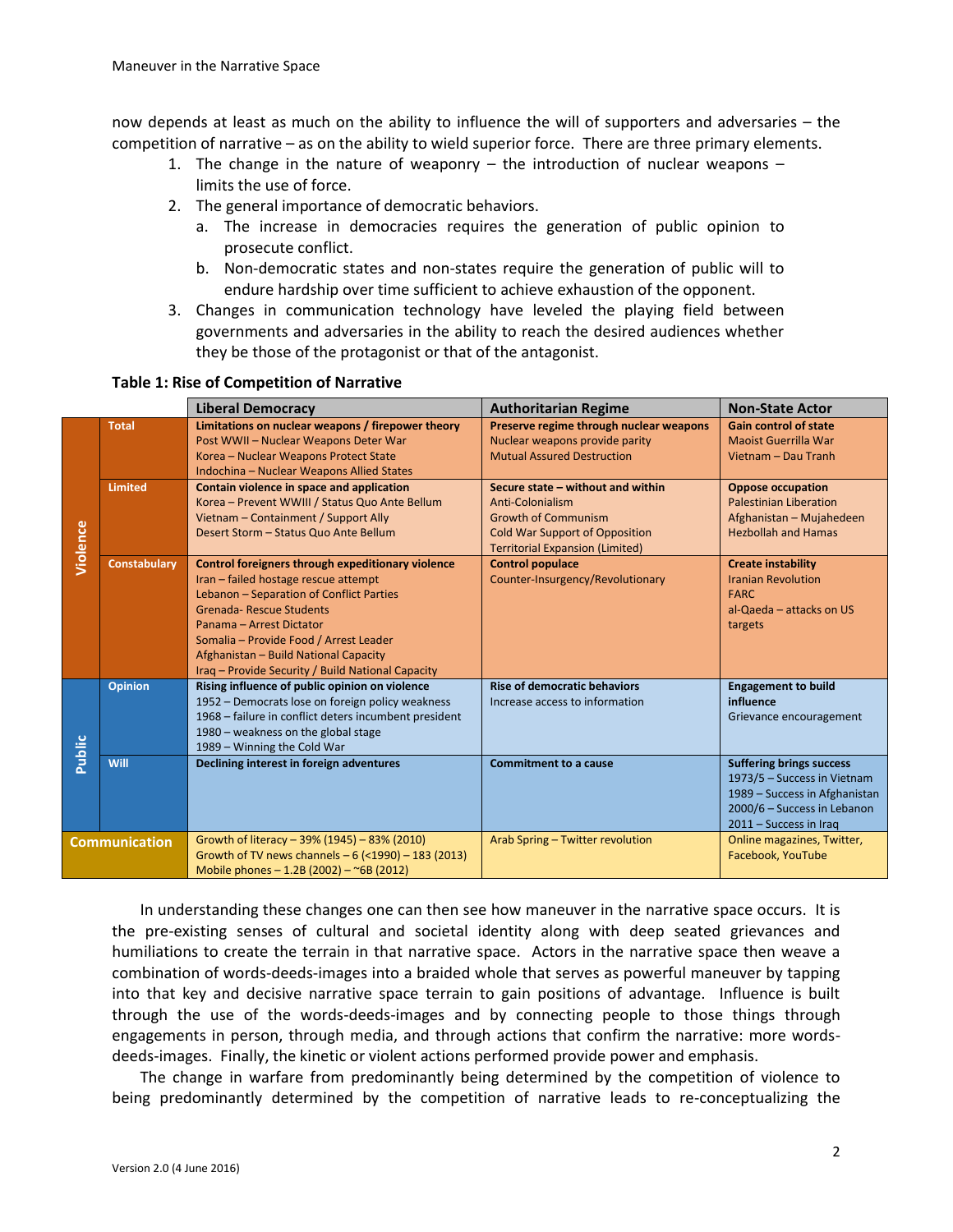conduct of war and conceptions of maneuver. In this regard, battles and wars are won through maneuver in the narrative space.

Narrative is not exclusive in conflict. Events around the world remind observers that the competition of violence is still a part of conflict. Narrative is not new. It has been a part of conflict for thousands of years in record and maybe since the dawn of humanity and conflict itself. In fact, the United States of America was born in a conflict that was won by maneuver in the narrative space. Despite this, narrative is significantly more consequential in the contemporary world than it has ever been.

The evolution of the management of violence potential has been stark in the seventy years since the detonation of the first and second atomic weapons in anger. The commitment of a nation's power to conflict, particularly in the case of great or super powers is a small fraction of the potential power present in that nation. This theory lends itself to the development of the primary means by which opponents maneuver in the narrative space. They combine ideology with engagement and action to weave a powerful ability to achieve results without facing deadly consequences.

State, non-state, and post-state actors are adapting and changing to incorporate the realities of the current operational environment – no total war, ubiquitous means of expressing narrative, and a greater importance of public opinion and public will. Maneuver in the narrative space is what they are doing and it is what the United States needs to do. Success in Operation Desert Storm assisted the transformation of the various actors away from a primary competition of violence. It was impossible for many actors to compete with precision-guided munitions and the system designed to support them. They went another way. Unless the U.S. can demonstrate dominance in the narrative space then there will be no need for the various actors to adapt away from that space. Meaning, that so long as the U.S. remains ineffective in maneuvering in the narrative space then that is where conflict will be primarily determined. Contrary to current terminology, conflict is not in a gray zone between war and peace. Conflict has changed domain whether that conflict is mostly war or mostly peace. Understanding the gray zone will not solve the problems of present conflict unless that zone is defined within the narrative space.

### **Brief Explanation of Narrative Space**

Narrative Space is explained here to place the remaining argument in proper context. A specific example will be used to describe the terrain in the narrative space. The following section illuminates how ISIS<sup>3</sup> and others conduct maneuver within that space.

Narrative, for the purposes of this theory, includes social identity, liminal narrative, and transient narrative. Figure 1 captures the imagery of this concept in that the social identity forms the core of how the society or culture sees itself and the most deeply rooted narrative structures. It is the bedrock of the later described narrative space. Liminal narrative is the crust that sits in-between the core and the atmosphere of the transient



 $^3$  ISIS is used here rather than the Islamic State, Da'ash, or ISIL for simplicity and accuracy. Simplicity as the group has changed its name multiple times and this maintains continuity across all of those name changes and accuracy because Levant has never been used by the group in their name and so ISIL is always a Western only construct.

 $\overline{\phantom{a}}$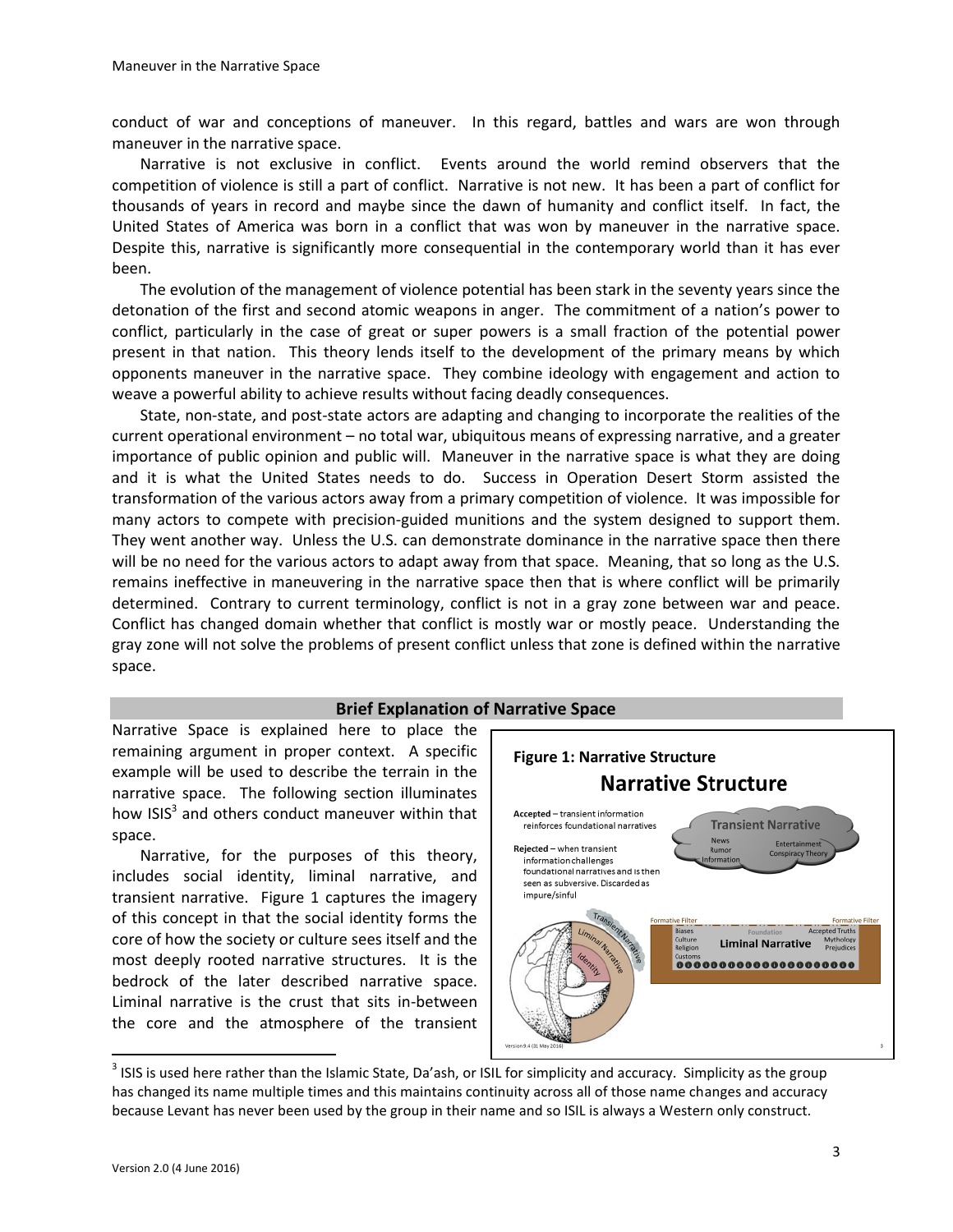narrative. Liminal narrative begins with the first instruction provided to a child. It includes customs, religion, culture, biases, mythology, prejudices, accepted truths, and other formative shaping means of filtering ideas and perceiving information. The transient narrative includes news, rumor, information, entertainment, conspiracy theories, and other time sensitive means of information or data flow. When a person receives new information that has potential impact on the narrative then that information is filtered through the liminal narrative. Does it challenge or confirm the narrative? Based on the answer and based on the individual's experience and the flexibility or permeability of the liminal narrative filter, the transient narrative information will either be accepted or rejected. If accepted it may slightly adjust the narrative and if rejected it maintains the existing narrative's permanence. Transient narratives are accepted when they reinforce liminal narratives or identity. They are rejected when transient information challenges the liminal narratives or identity and are then seen as subversive. This leads to the information being discarded; sometimes as impure/sinful.

An example of the interplay between transient and liminal narrative is evidenced in the fight against ISIS in Iraq. The most popular narrative in Iraq in early 2015 and continuing to 2016 is that the U.S. (and Israel) created and is (are) supporting ISIS in combat operations. For the average American this is ludicrous. The U.S. identity and liminal narrative includes concepts of freedom, justice, separation of church and state, and humanitarian behavior. What ISIS stands for, as popularly communicated in U.S. media, runs counter to this U.S. liminal narrative thus this transient narrative is discarded because the filter does not let it through. Because the transient narrative was rejected there was no counter from the U.S. government in Iraq or beyond. It was simply deemed too ludicrous to comment on. In Iraq though, the narrative grew. Some say that the narrative started with the Iranians or other Shia militia groups. Regardless of where it started, by January 2015 everyone was saying it or thinking it – Arabs, Persians, Kurds, Shia, Sunni, Christians, Yazidis. It didn't matter who – they all were thinking it was true. Why?

A way to look at the Iraqi liminal narrative may go as follows. The U.S. hates Iraq. The average Iraqi in 1990 believed they were the pinnacle of Middle East might and civilization, and because of this Israel and the U.S. wanted to weaken and humiliate the great ancient power. Starting in 1990 U.S. forces began to harm their economy through sanctions. In 1991 the U.S.-led coalition destroyed much of their infrastructure and security forces through Operation Desert Storm. From 1991 to 2003 the U.S. and its coalition allies imposed one of the harshest sanctions regimes ever leveled against a country dramatically harming not just the economy, but all of Iraqi society. In 2003 George W. Bush continued what George H. W. Bush began by invading the country and destroying the government, throwing the country into chaos. Then after eight years of occupation, instability, and mayhem, and just as things appeared to be stabilizing, the U.S. withdrew, creating another round of confusion and turmoil. Just as the prime minister was getting his hands on the problems, which a Sunni would say were the necks of the Sunnis, in comes ISIS to create more catastrophe.

Americans may say this doesn't make sense because we are providing support for the Iraqi government. Why would the U.S. support both? The Iraqi liminal narrative about the U.S. includes U.S. Congressional testimony in the 1980s where it was revealed that the American government sold arms and equipment to both Iraq and Iran at the same time during the Iran-Iraq War – therefore the U.S. has a history of double-dealing. Of course when one sees images of ISIS fighters they are typically wearing U.S. made gear and driving U.S. made vehicles. The U.S. must be equipping them. This is photographic evidence of support to ISIS. American officials say that ISIS got this equipment when they captured it from the Iraqi security forces. There are Twitter images of ISIS fighters standing next to airdropped pallets from the U.S. and other coalition countries. This will be excused by saying the pallets were blown off course and intended for the Yazidis on Mount Sinjar or Kurdish fighters in the north. When Tikrit was retaken in May 2015 the *New York Times* interviewed a Shia militia fighter who told the reporter he saw the U.S. support ISIS fighters during the battle with his own eyes.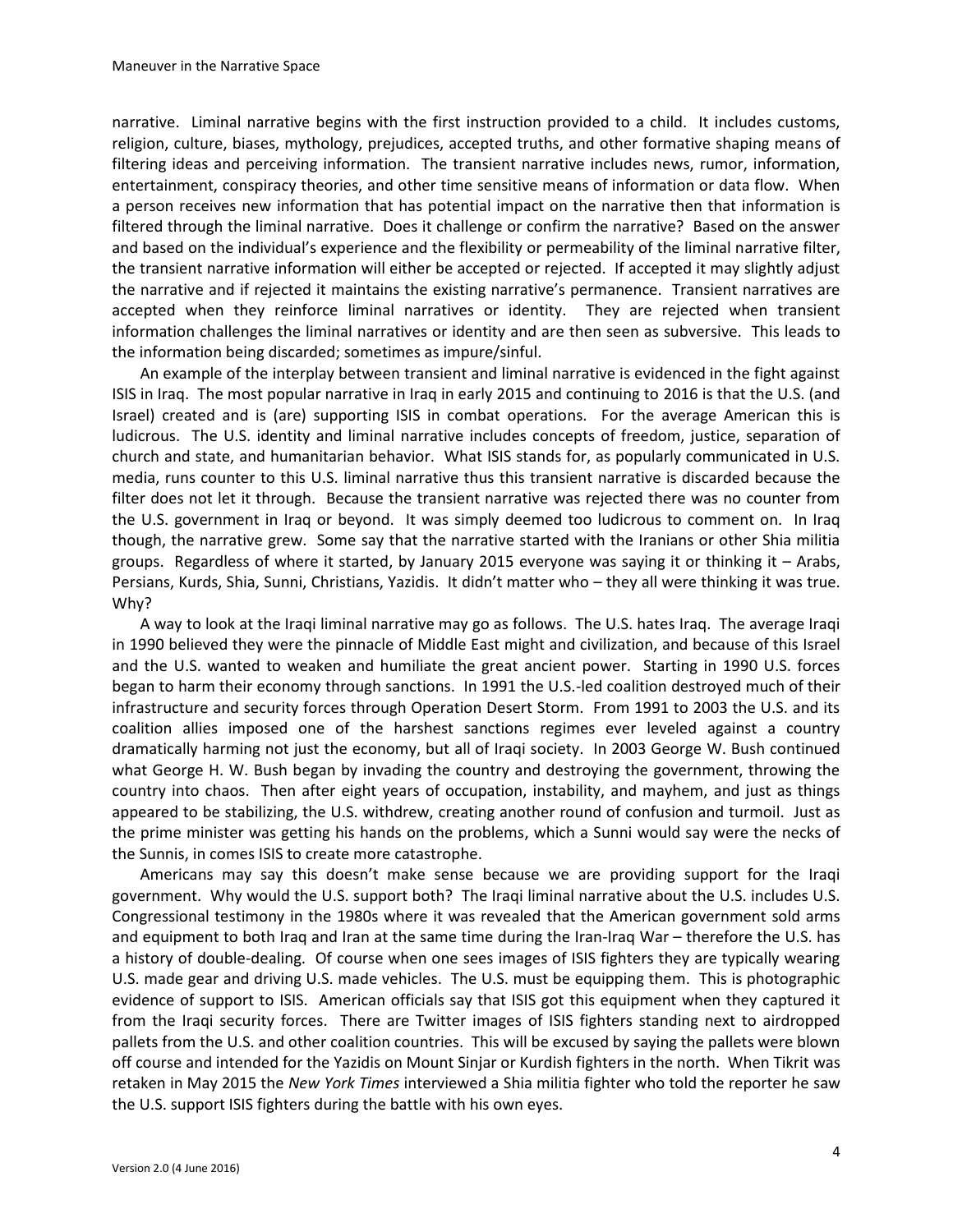Iraqis glean further support for their narrative from the current 2016 presidential primary campaign. Democrat candidates and many in the current presidential administration often say that the Islamic State was created through the actions of President George W. Bush and the invasion and occupation of Iraq (2003-2011). In contrast, Republican candidates and pundits on the right blame the creation of the Islamic State on the premature withdrawal of U.S. forces from Iraq (2011) by President Barack Obama. In either case, all sides of the U.S. political spectrum feed into the narrative that the United States, one way or the other, created ISIS.

In sum, the liminal Iraqi narrative is that the U.S. and its coalition allies have a singular purpose of making the people of Iraq suffer. Additionally, the U.S. wants to protect Israel and keeping Iraq weak and divided by Shia and Sunni killing each other serves that purpose. The Iraqi people have seen what the U.S. does when it is serious about a problem – it deploys tens of thousands of forces and mountains of gear and material. That is not what the U.S. is doing in the fight against ISIS. The U.S. through its technology can control all of its actions and sees and knows what is happening throughout Iraq or so the narrative goes, and thus nothing happens by accident. Therefore, if bad things happen the U.S. knows it and can do something about it if so desired. Because ISIS is continuing to exist the U.S. must not want to defeat them as it claims.

The liminal narrative is what takes the transient narrative and makes sense of those events for most people. It is essential to understand the liminal narrative because that is what controls the filter to accept or reject the transient narrative messages sent.

#### **How Do ISIS and Others Maneuver in the Narrative Space?**

The narrative space has terrain including key and decisive terrain – words, images, ideas – that have greater value than others. It isn't truly separate though despite the depiction in figure 2. Narrative space, cyberspace, and the physical battlespace are all interrelated. The figures show narrative space separate to communicate that it is a domain that requires a separate and different way of thinking. The narrative space terrain preexists the maneuver of ISIS and therefore has inherent value within the community in which ISIS seeks to attain a position of advantage. Terrain, in the narrative space, is not fixed. It can be altered by present words-deeds-images of any of the conflict participants. In general, the terrain is primarily formed by the construct of societal identity and the



liminal narrative. Identity related terrain is the least likely to change as this is created over generations and sometimes centuries of beliefs and common references and values. Liminal narrative and the terrain derived therefrom has a greater potential to change though this requires significant effort. Those conducting maneuver in the narrative space often seek to use the existing key and decisive terrain to their advantage and may also seek to adjust that terrain through the transient narrative messages and the linked words-deeds-images associated with their maneuver.

Maneuver in the narrative space is most successful as the actor increases influence through a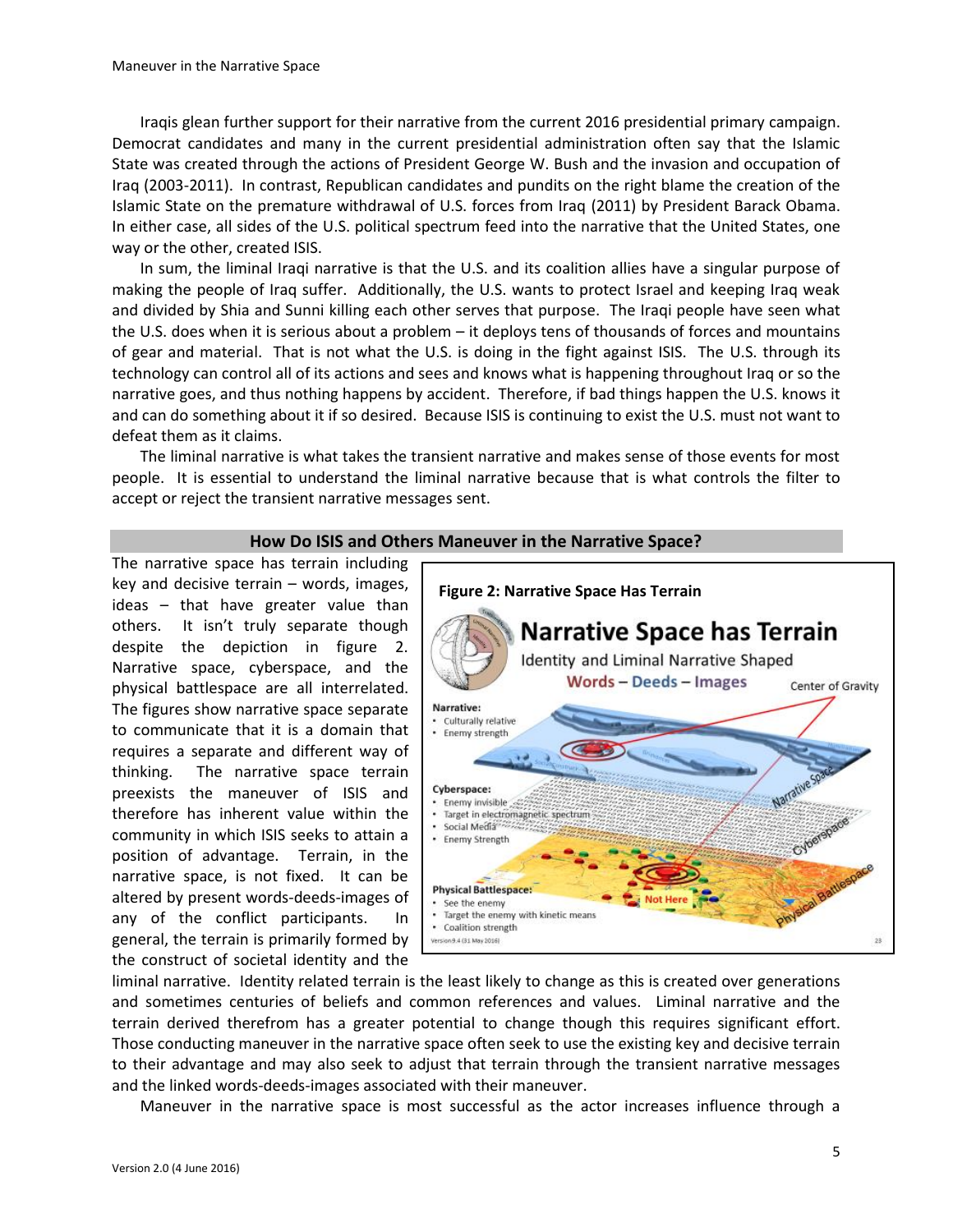combination of effective use of ideology, engagement, and kinetic actions. In each case the actor weaves the elements of words-deeds-images.

The most important of the three or the decisive operation for ISIS is the ideology as this is also the decisive terrain. It is the liminal narrative of humiliation, disrespect, and dishonor heaped on Arabs and Muslims for generations. It is the holiness and infallibility of the faith and its founding leaders and the prophet. It is linking all of this to a reminder of a world of possibilities promised by those holy leaders. They will take Rome, they will control the world, and they will be the ones to usher in the final days. They are "Remaining and Expanding." The very use of these words is critical to communicating permanence and power. It is through ISIS that Muslims will regain their honor, their respect, and their pride. It is through ISIS that God will bless the world. The emphasis on remaining and expanding can be understood as a negative and a positive narrative element. ISIS plays on the liminal grievance narrative of Arabs and Muslims being humiliated to express the sense that now Islam is strong through ISIS and they remain in place as a strong power. They also have an aspirational narrative of growth to accomplish the prophetic vision of the earliest generations – they are expanding to fill the world. In short, they want to be perceived as being everywhere. They are the one and only authorized caliphate on the earth that acts as the governing body for the faithful of God. Their interpretation of Islam is drawn from those of the earliest generations of the faith which allows their narrative to connect to the historic past. They want their followers, their possible recruits, and their opponents to know that they are tapping into the greatest events, heroes, and accomplishments of the faith. If ISIS can be seen as an everywhere organization then it is okay for them to lose somewhere. They can lose Ramadi if they are everywhere. They can lose Mosul if they are everywhere. They could probably even lose all of Iraq if they are seen as being everywhere. So long as they are expanding elsewhere they can lose somewhere.

Remaining and expanding is unique to ISIS, but other actors have their ideological bedrock. Hezbollah uses resistance as its primary ideology as does Hamas though the two groups have specific interpretations of the similar theme. Russia draws on the identity and liminal narrative of an empire under siege and China as that of an empire resurgent. In each case the critical function is to connect the words-deeds-images to the shape and character of identity and liminally constructed narrative space.

The primary supporting or shaping operation is influence building through engagement. ISIS does this in three general ways. First is through face-to-face meetings: what the U.S. military refers to as key leader engagements. Here they use their grasp of the culture to develop relationships over time to



facilitate future opportunities. Second is through media. This includes the use of social media, YouTube and similar video upload sites, internet posts, blogs, chat rooms, and email communication. This is the broadest of the three as the behavior can be broadcast or narrow cast. This involves franchisees, freelancers, and crowd sourcing as well as actual members of the organization. Third is through actions. This is similar to the secondary shaping operation, but it is also an element of influence building as well. This is not simply kinetic operations though they may play a part in building influence. Some examples will illuminate the meaning here. Destruction of artifacts in the museum in Mosul and at the archeological site at Palmyra are done to communicate both "Remaining and Expanding" as well as other decisive terrain of the Salafist

ideology like the eschewing of idols and idolatry. The treatment of non-believers as chattel communicates the aspect of remaining and governance as well as the dominance of ISIS and their brand of Islam. The existence and actions of morality police also reinforce the rule of law and the idea of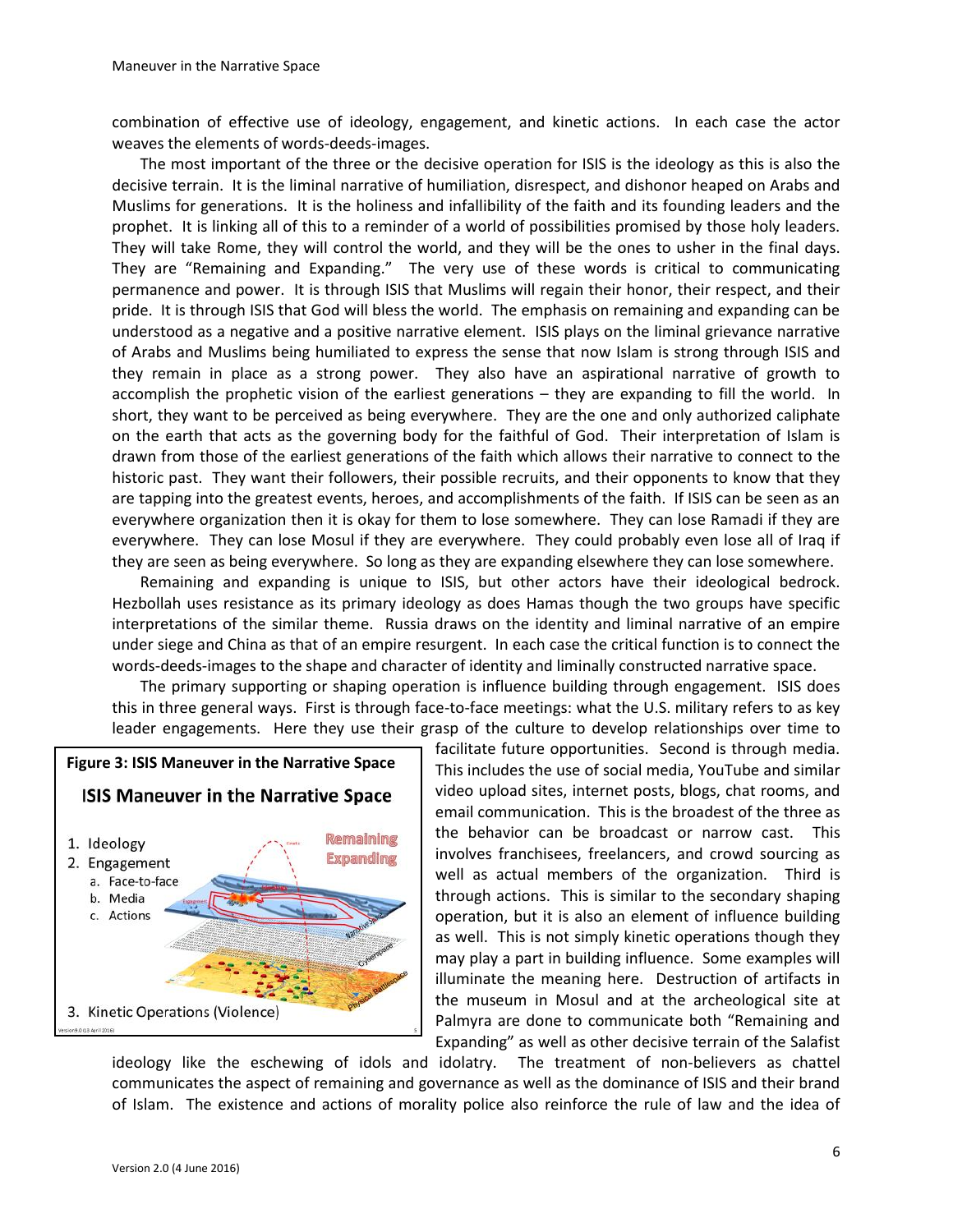stability throughout the Caliphate. One of the stories promulgated by ISIS is when Abu Bakr al-Baghdadi was involved in a traffic accident and the other driver threatened to take him to court not recognizing him as the leader of ISIS. Al-Baghdadi gladly accompanied the other driver to court where the judge ruled against al-Baghdadi. This is an action that has great influence amongst populaces who believe the Iraqi and Syrian officials are all corrupt and against the people.

The secondary shaping operation is kinetic operations – acts of violence typically using the most modern weapons and capabilities available. These are done to add weight to the narrative and to the engagement. They are winning, they are sowing fear in the hearts of their opponents, and they are dominating the apostates and the crusaders. These have weight and are necessary elements because they reinforce the narrative and they provide resources useful in developing influence. Their violence is couched within their narrative. It is not a violence driven organization, but rather a narrative driven one. Yes, they kill by what many consider to be barbaric methods. The point of the barbarity is to gain attention such that they can drive home their primary message. It builds influence that reinforces the engagement and the ideology.

ISIS has been the example, but this theory applies beyond a single organization. Non-state actors as well as states are conducting similar maneuver in the narrative space to achieve their national or nonstate interests.

#### **Conflict Dialectic**

Understanding the methods and motivations of ISIS and other current opponents requires a different conceptualization of the standard conflict dialectic. The western dialectic is characterized by Georg Wilhelm Friedrich Hegel who posited the development of ideas through a thesis-antithesis-synthesis paradigm. In this method he suggested a collision of an idea (thesis) with an opposing idea (antithesis) that is then blended into a new and somewhat unique idea (synthesis). Carl Von Clausewitz is one of many prominent western theorists who represents the collision and blend aspects of the dialectic. He described war as follows.

War is nothing but a duel on a larger scale. Countless duels go to make up war, but a picture of it as a whole can be formed by imagining a pair of wrestlers. Each tries through physical force to compel the other to do his will; his immediate aim is to throw his opponent in order to make him incapable of further resistance.

War is thus an act of force to compel our enemy to do our will. $4$ 

In this discussion the effort of direct conflict and even collision is made clear. Later Clausewitz continues with this comment.

War, however, is not the action of a living force upon a lifeless mass…but always the collision of two living forces… [T]here is interaction… Thus I am not in control: he dictates to me as much as I dictate to him. $5$ 

In this quote one can see an element of flow though it is a form of blending. Here is the Hegelian dialectic. The thesis of intent opposed by the antithesis of enemy intent which creates the synthesis of conflict outcomes. The end result of the collision of the two forces will be a blending of intended outcomes into a synthesis of results. In modern military parlance: "The enemy has a vote."

The eastern dialectic emphasizes flow over collision. Sun Tzu is one of the best known of these eastern theorists who suggests that one can and should seek to win without a collision at all.

[W]inning one hundred victories in one hundred battles is not the highest level of achievement. Subduing the enemy without battle, that is being the best of the best. Therefore, the best approach in war is to first attack the enemy's strategy. The next best

l

<sup>4</sup> *On War*, Book 1, Chapter 1.2, page 75.

 $<sup>5</sup>$  Ibid, 77.</sup>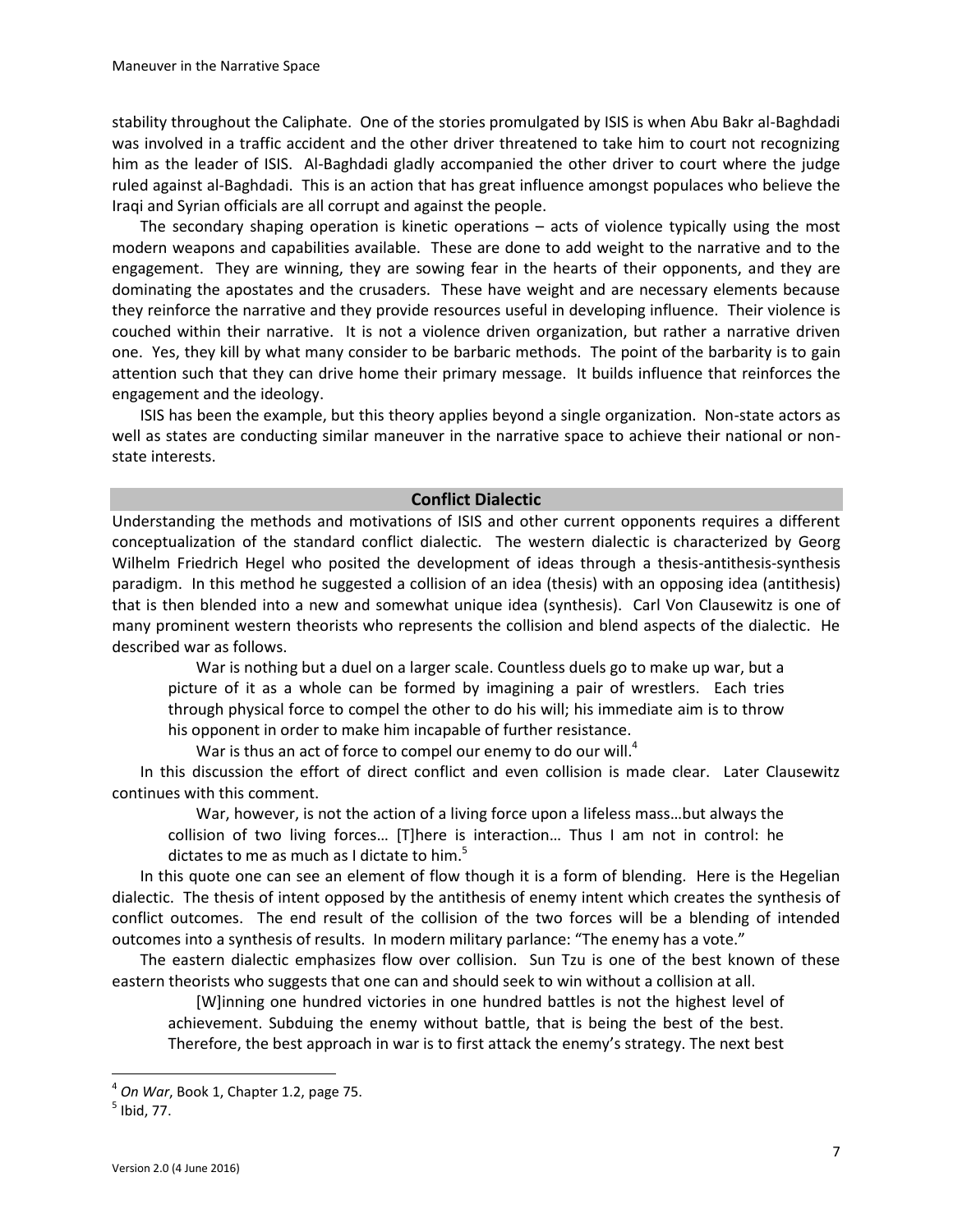approach is to attack the enemy's alliances. The next best approach to that is to attack his army. The worst thing to do is to attack his cities. $6$ 

The preference of the engagement is to accomplish something very different in that the goal is to win by causing the enemy to believe they are defeated. The most literal example of the flowing style of this alternative dialectic is shown in the following quote.

It can be said that the disposition of an army is like water. When water flows it avoids high ground and moves toward lower ground. The victory of an army comes from avoiding fullness and attacking emptiness. Water follows the ground in setting its flow. An army follows the enemy in shaping its victory. Therefore, armies do not have a fixed state or a constant form. One who can stay abreast of every enemy shift and change and gain a victory can be called divine. The five elements have no final relationship. The four seasons have no constant position. Days are long and short. The moon wanes and waxes. $<sup>7</sup>$ </sup>

A similar logic was demonstrated by the advance of Islamic armies in the 7th century. The armies regularly sought to find weak spots at each level of war and to create opportunities by flowing around strength and drawing out the battles for days if necessary to create or exploit weakness. In these historic and sometimes mythic battles the Islamic warriors followed basic guidance given by the successor or Caliph himself to keep their route of escape open – the desert at their back. The Islamic State or ISIS did not base their current strategy on the writings of Sun Tzu or even Mao Zedong, but these East Asian writers capture quite succinctly the intent and design of the means of battle as demonstrated by ISIS.

This alternative dialectic is based on flow and in the context of this paper flow can be easily incorporated and understood as narrative. Both in the writings of those theorists and the practice of the ancient and modern Islamic warriors there is evidence of the importance of narrative.

### **Considerations for U.S. Maneuver in the Narrative Space**

ISIS maneuvers in the narrative space. How does the west, and specifically the U.S. fare in this space? I have conducted an unscientific and anecdotal poll off and on for the last eight years or so where I ask people what is the positive U.S. narrative in this fight? The answer is usually – that al Qaeda or ISIS is bad and they need to be stopped. That answer is not a positive narrative. It is a negative one. When I point this out to the polling participants and I ask again for the positive narrative the response is typically one of silence.

In this competition of narrative we need to engage with our ideas or narratives. Ideas and narratives that will inspire peoples and nations to do the difficult things we are asking them to do. We are typically seen from the perspective of the Middle East as being about materialism and rampant sexualism. Consider images from the most popular television shows or movies. These represent in some ways a philosophy of eat, drink, and be merry. Thus the narrative that we broadcast to the world is that in America you can eat better, drink better, and be merry better than the rest of the world. In contrast, ISIS presents a message that they are the Army of God and that by joining them you are serving God and bringing about his divine plan. The average young person wants to have purpose; they want to have meaning. ISIS provides a contrasting alternative – fight for God or live in materialistic hedonism.

The recommendations below address all element of U.S. society and military as all of these are part of creating and communicating narratives and therefore help to shape and define the narrative space in which we all operate. Within the operational level three metaphors are offered to communicate

 $\overline{\phantom{a}}$ 

<sup>6</sup> Sunzi. *The Art of War*. Translated by Gary J. Bjorge, 47–52, 59–62, 79–83, 91–95, and 103–109. Fort Leavenworth, KS: Department of Military History, US Army Command and General Staff College, 2005.  $<sup>7</sup>$  Ibid.</sup>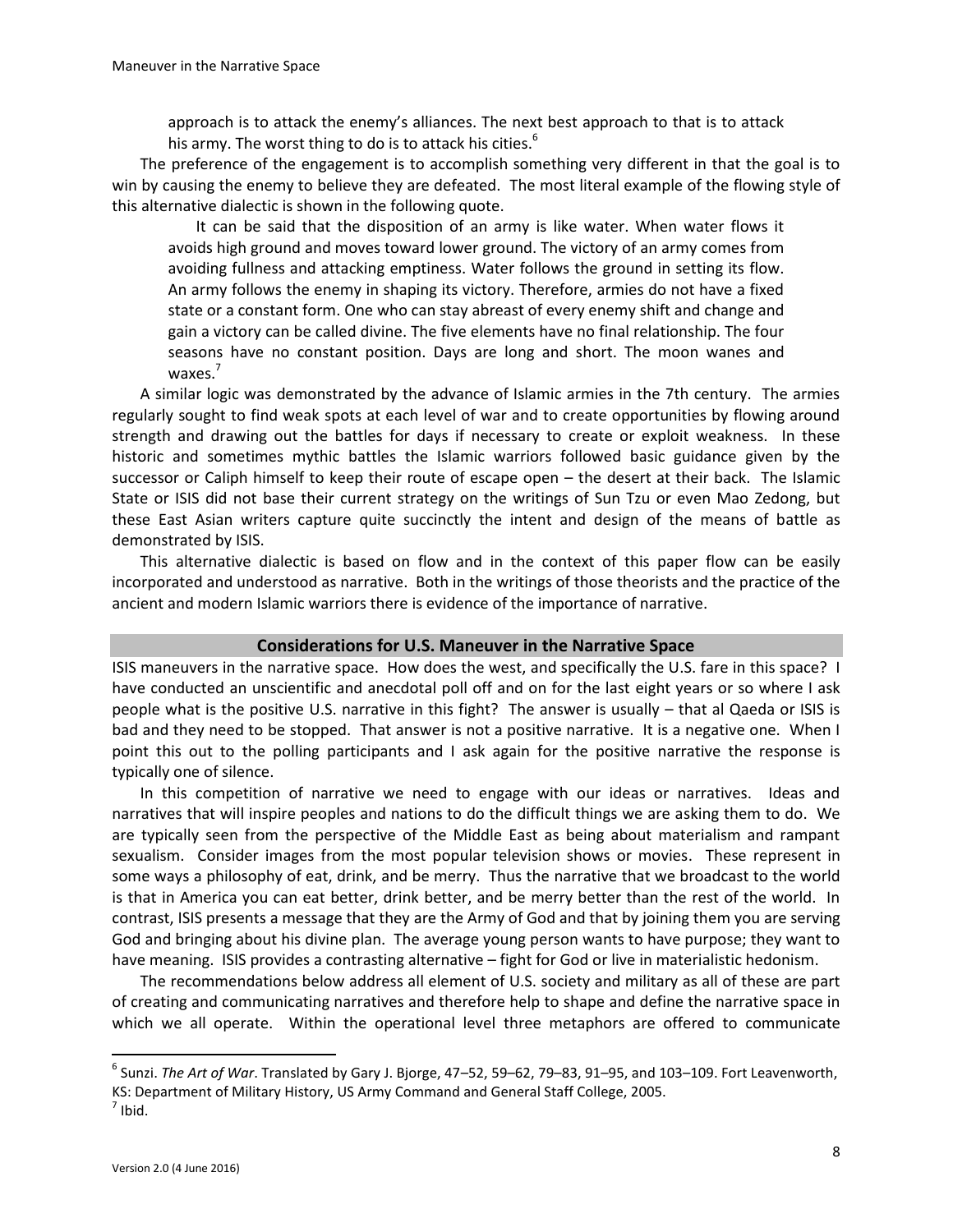different ways of thinking as to how the U.S. might conduct maneuver in the narrative space. This is not yet to the point of full operational application, but these suggest frames for the problem that may empower operational and tactical leaders to imagine other ways of conducting conflict against current and future opponents who function primarily in the narrative space. As previously noted this is not intended solely as an anti-ISIS discussion as the Russians and Chinese are functioning in the narrative space as well, however ISIS will be used as the example opponent throughout the metaphors.

It is essential that all of these need to be understood as linking, in concert, words-deeds-images. This is never only about messaging nor is it just about actions nor simply about better websites or videos or commercials. Everything needs to be supportive of the three-part braid: words-deeds-images.

### **Society**

The U.S. has a profound narrative that resonates around the world. In general, it is that any person can come to America and there achieve her or his greatest potential. Immigrates still consider the U.S. to be the land of opportunity. Possibility, opportunity, and freedom to dream and achieve are all elements that sound old fashioned, but they have value and need to be communicated.

Requirement for maneuver in the narrative space.

- $\triangleright$  Broadcast and communicate the U.S. narrative.
- $\triangleright$  At a minimum, do not broadcast and communicate a narrative of the U.S. being evil.

#### **Policy**

The first element of national policy needs to be the narrative. Why is the U.S. engaged in a conflict? What are the driving interests that are being protected or advanced? What is the influence that needs to be enhanced at the conclusion of the violence? Answering these simple questions provides a useful framework for conducting maneuver in the narrative space. What has been articulated (2014-2016) so far in the conflict against ISIS does not meet this criteria. From the answers to these questions one can derive the ends-ways-means framework for basic national strategy.

Warfare will not return to World War II where the competition of violence was completely dominant of the competition of narrative. It is likely that warfare, from the U.S. perspective, will continue to be primarily defined by the words *by*, *with*, and *through*. Thus the partner's narrative space is even more important than that of the opponent.

Requirement for maneuver in the narrative space.

- $\triangleright$  Identify the narrative of the conflict.
- $\triangleright$  Identify the primary interests of the conflict.
- $\triangleright$  Identify the post-conflict influence desired by the conduct of the conflict.

### **Strategic**

Influence is the combat power of importance in the narrative space. Influence means, in brief, getting a counterpart or opponent to want to do what you want them to do. Lasting influence is more than what can be produced through bribery or bullying which both can accomplish the desired endstate, but only so long as the resources are present. Eight and a half years of U.S. occupation, training, and joint operations in Iraq only went so far toward lasting influence. In part, this was because the focus of most deployed soldiers and leaders was on task accomplishment rather than on developing influence.

Achieving influence requires progressing a counterpart or opponent through several stages of thought for each discrete idea or concept: information – understanding – acceptance – advocacy. It is critical that the counterpart is intellectually moved from simple information to understanding and then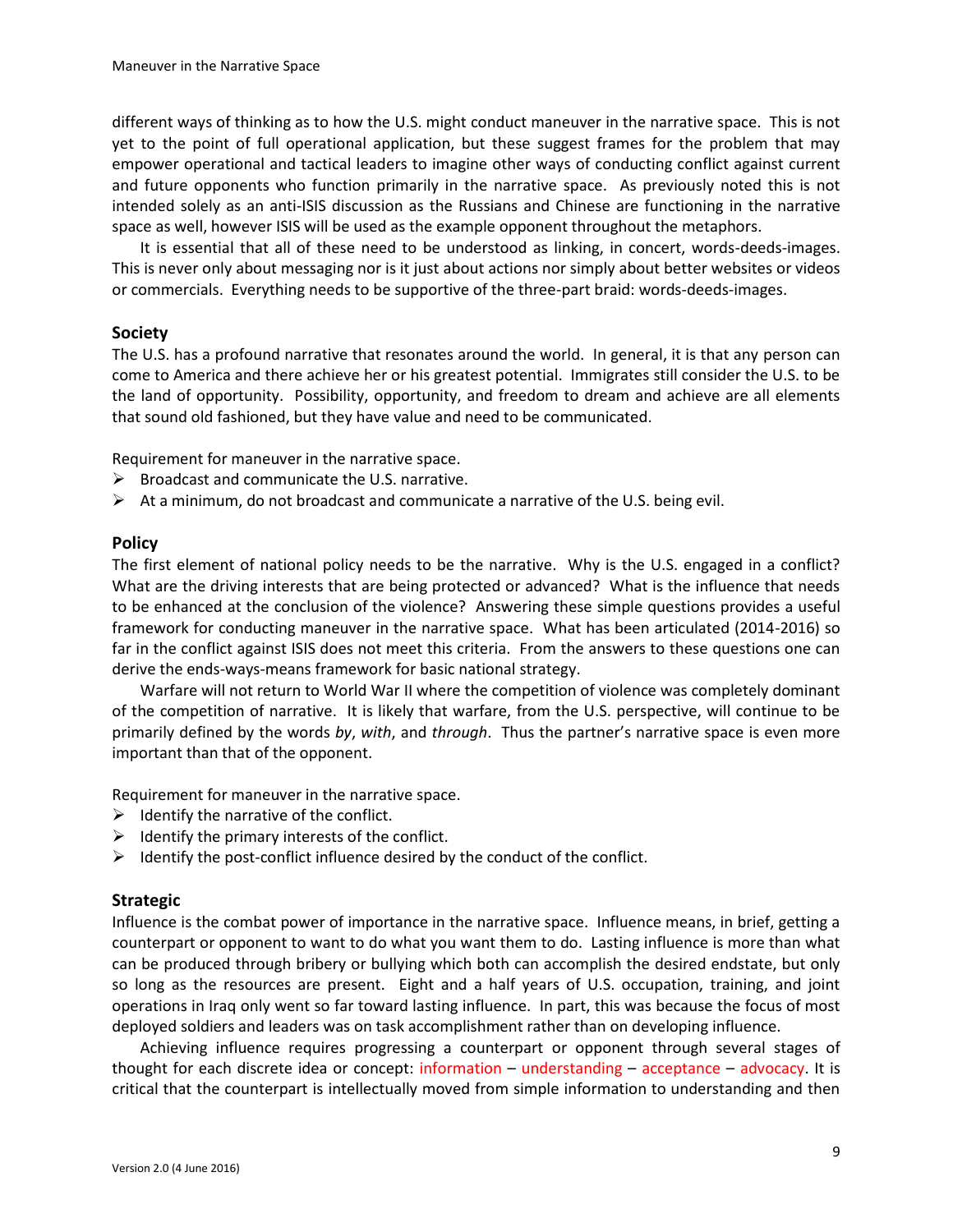to accepting the idea as valuable and finally to advocacy for that idea. Depending on the idea and the counterpart this progression could happen in a single meeting or over dozens of meetings. The ideal of influence – advocacy – is our ability to get our "partners" to do what we want them to do, when we want them to, because they want to do it, and continue to support the idea even in our absence – becoming an advocate for that idea.

This progress includes the use of words-deeds-images. One must see and believe that what is said will be supported by what is done and shown. Conversely actions need to support the words expressed in communicating the narrative. This may be a long journey as the liminal narrative of the counterpart or the supporting population of the opponent may be diametrically opposed to the U.S. liminal and transient narrative. Thus the U.S. senior leader must reshape the terrain of the narrative space over time and consistent engagement.

In the strategic vision of these actions this is more than engagement with and intellectual movement of a single individual or small group of individuals. This is about shaping networks that, in turn, influence the influencers of the society. It affords the opportunity to reshape terrain by building and eroding as needed.

Requirement for maneuver in the narrative space.

- $\triangleright$  Conduct cognitive intelligence preparation of the battlefield (IPB).
	- o What is the liminal narrative of the partner/opponent?
	- o How is the U.S. transient narrative currently perceived?
	- $\circ$  How does the partner or opposing liminal narrative alter the reception of the U.S. transient narrative?
- $\triangleright$  Teach holistic understanding of environment.
	- o Introspection
- o Understanding
- o Empathetic expectation
- o Information o Empathetic appreciation

### **Operational**

Three metaphors are provided to address different possible operational approaches. Maneuver in the narrative space can draw some application and behaviors from maneuver in the physical battlespace, but in most ways one needs to think outside that physical battlespace conceptual box. The ideas below are offered to generate thinking rather than to specifically suggest solutions.

#### **Metaphor 1: Flow**

Because narrative can be seen as levels of current there is value in seeing the dialectic as a flow and not simply a collision. What follows includes elements of understanding derived from fluid dynamics. As none of these are complete it is acknowledged that they each have strengths and weaknesses that will not be fully addressed in what follows.



**Western Dialectic.** The point here is to address the opponent with behaviors that fit within current U.S. military doctrine rather than having to completely change our operations as well as our frame of perception.

 Dam – The western dialectic sees conflict as oppositional and confrontational and thus the first possibility is one of containment – to dam the flow of the opponent. George Kennan in his paper "Sources of Soviet Conduct" stated and implied that communist ideology is not compatible with human behavior and if contained it will be the source of its own ultimate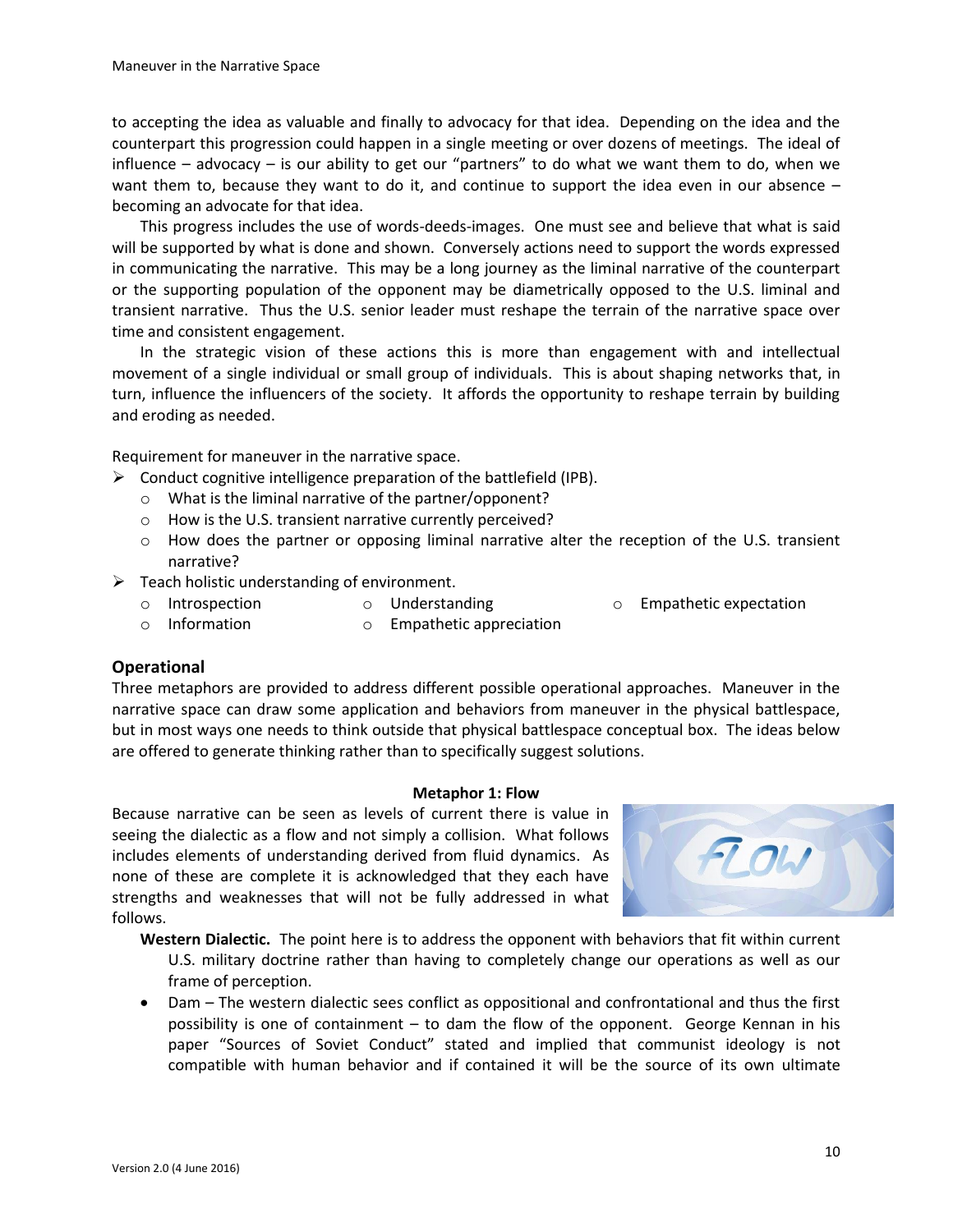demise.<sup>8</sup> The same is true of ISIS. The specific interpretation of Islam that it purports is not compatible with Islam itself or Arab culture and if contained it cannot continue to exist for long.

- Strength: less expensive and less resource intensive than full blown kinetic operations
- Weakness: time intensive and currently politically unpopular
- Change State in seeing the opponent as a liquid then the options include changing the opponent either to being a solid or gas.
	- o Liquid to Solid
		- 1. The first example of this comes from the Battle of Sadr City in 2008. During this battle the U.S. forces constructed a T-Wall along Route Gold to prevent the firing of rockets from Sadr City into the Green Zone. The construction of the wall created engagement opportunities for U.S. precision fires and Iraqi Army direct fires. The wall represented isolation for Jaish al-Mahdi (JAM). Both the U.S. and JAM perceived the wall in the same way and therefore JAM felt it necessary to directly attack the construction of the wall. This brought JAM personnel out of buildings and into areas where they could be identified, followed, and targeted. This facilitated the rapid destruction of the remaining fighters and leadership. In many ways this was a battle of attrition as JAM lost nearly all of their fighters and all of their will to fight by the time Muqtada al Sadr announced a cease fire. By creating the wall the U.S. caused JAM to change from a fluid into a western-style military solid that could then be targeted and destroyed.
		- 2. The second example of this is at the strategic level and it is to legitimate the Islamic State. Make it a state player and by so doing cause it to function as a state on the world stage. This argument suggests that ISIS will gain elements that are targetable which it wants to protect.
	- o Liquid to Gas this is a fully kinetic solution. In essence, vaporize them.
	- + Strength: this gets them to play our game. Because U.S. and coalition forces have less change to make this makes it easier to execute
	- Weakness: at least two of the above may be politically unpalatable and the third requires a different way to look at the enemy with respect to intelligence collection and operational design
- Absorb Essentially what is being attempted here is to get absorbent material that will soak up the fluid so that the fluid is now in a manageable state where it is acceptable or removable. One example of this may be Muslim fighting Muslim. In accomplishing this effort it would be essential to have the Islamic world lead the opposition and to get Islamic forces to be the primary face of the fight.
	- + Strength: again the fluid becomes controllable and the U.S. is not the lead
	- Weakness: this is the least developed and needs more thought as everyone would agree, but it is much more complicated than explained here

**Alternative Dialectic.** This is a different way to address the opponent and would require greater change in U.S. military and government behavior to achieve success.

- Dilute In neither of the examples below is this a removal effort, but an effort to make the problem tolerable. Does ISIS have to cease existing or simply moderate its behavior or be removed from urban areas? These questions need to be addressed in considering maneuver in the narrative space.
	- $\circ$  Overwhelm with narrative. If ISIS is pushing out a flow of filth into the environment that is equivalent to a garden hose then the U.S. needs to push out a firehose worth of narrative.

 $\overline{\phantom{a}}$ 

<sup>8</sup> George F. Kennan, ""The Sources of Soviet Conduct" by X," *Foreign Affairs*, July 1947: 566-582.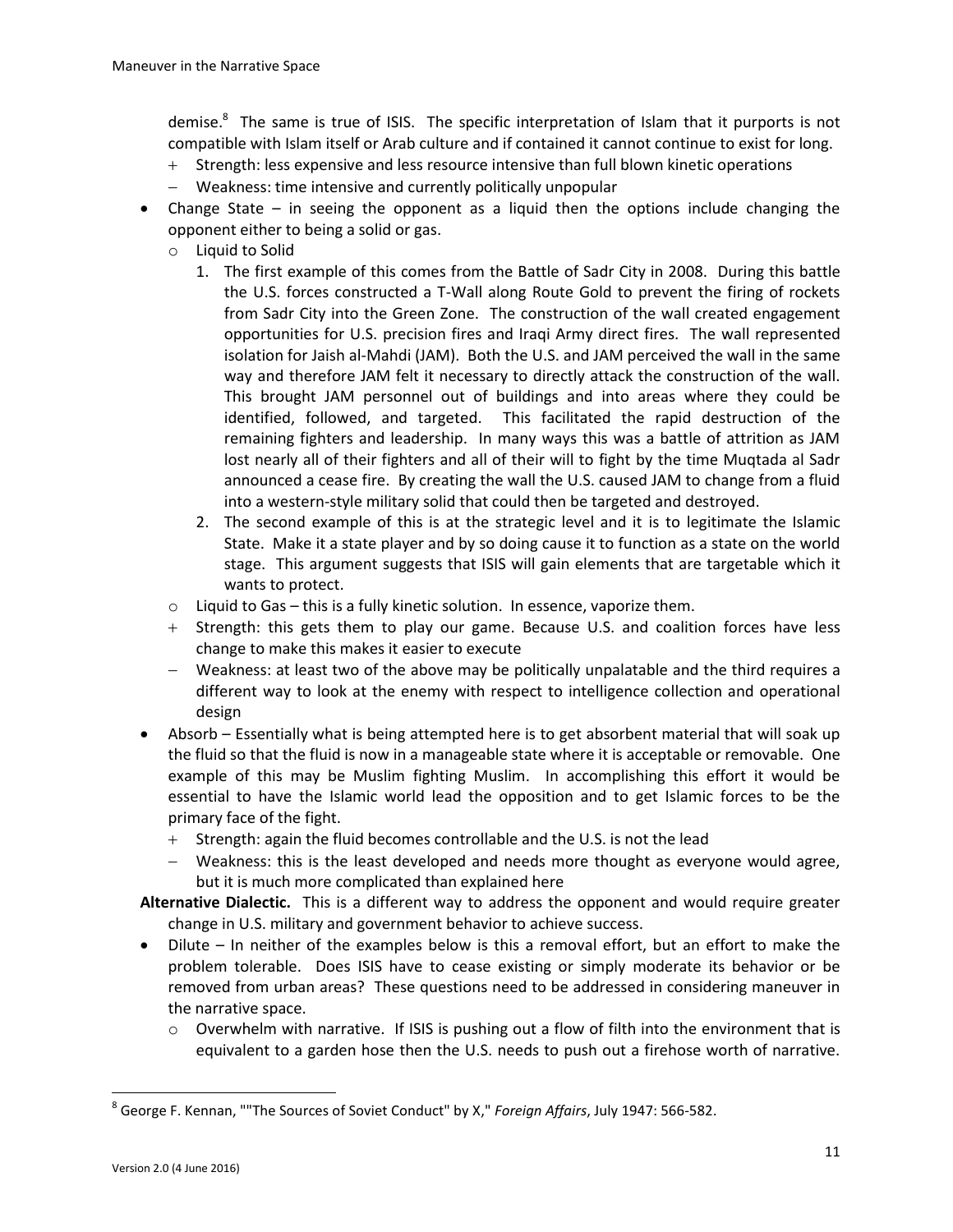This is not counter-narrative. This is U.S. positive narrative – who we are, what we do, why we are good. Showing that Muslims in America are welcomed and able to worship freely, communicating the tremendous humanitarian support American citizens provide, and demonstrating the competence and capability of the U.S. government and military are all examples of ways to dilute the toxin of the opposing narrative.

- $\circ$  Create a Solution This is the process of making lemonade from lemons by adding sugar. What can we add to the mix to generate a tolerable solution? Of all the areas suggested this one requires the most thought and research as neither this author nor most pundits understand the issue sufficient to know the right substance to add. It is certain to be more or different than financial or humanitarian aid. This may be another case where we want Muslims leading the effort. Another way to see this problem is reversing Maoist actions where they slowly infiltrated Chinese Nationalist leadership to establish communist control. It may be possible to encourage less extreme Muslims to work with ISIS and by so doing change them from the inside. It is acknowledged that what is suggested here is very challenging and not simply a matter of pouring in a cup of sugar to fresh squeezed lemons and making a palatable beverage. Regardless, it is one, of many, options worthy of consideration.
- + Strength: reduced resources, positive message and effort that has benefit for the U.S. beyond the conflict zone
- Weakness: this takes lots of time; requires coordination with civilian media organizations; the first elements to win over are local and regional partners – they have to believe the narrative before they will promote the narrative; and finally some element was tried by more secular Ba'athists who thought they could use ISIS to their gain, but instead were controlled by the group



## **Metaphor 2: Fighting the Hydra**

The second metaphor is taken from the Greek myth of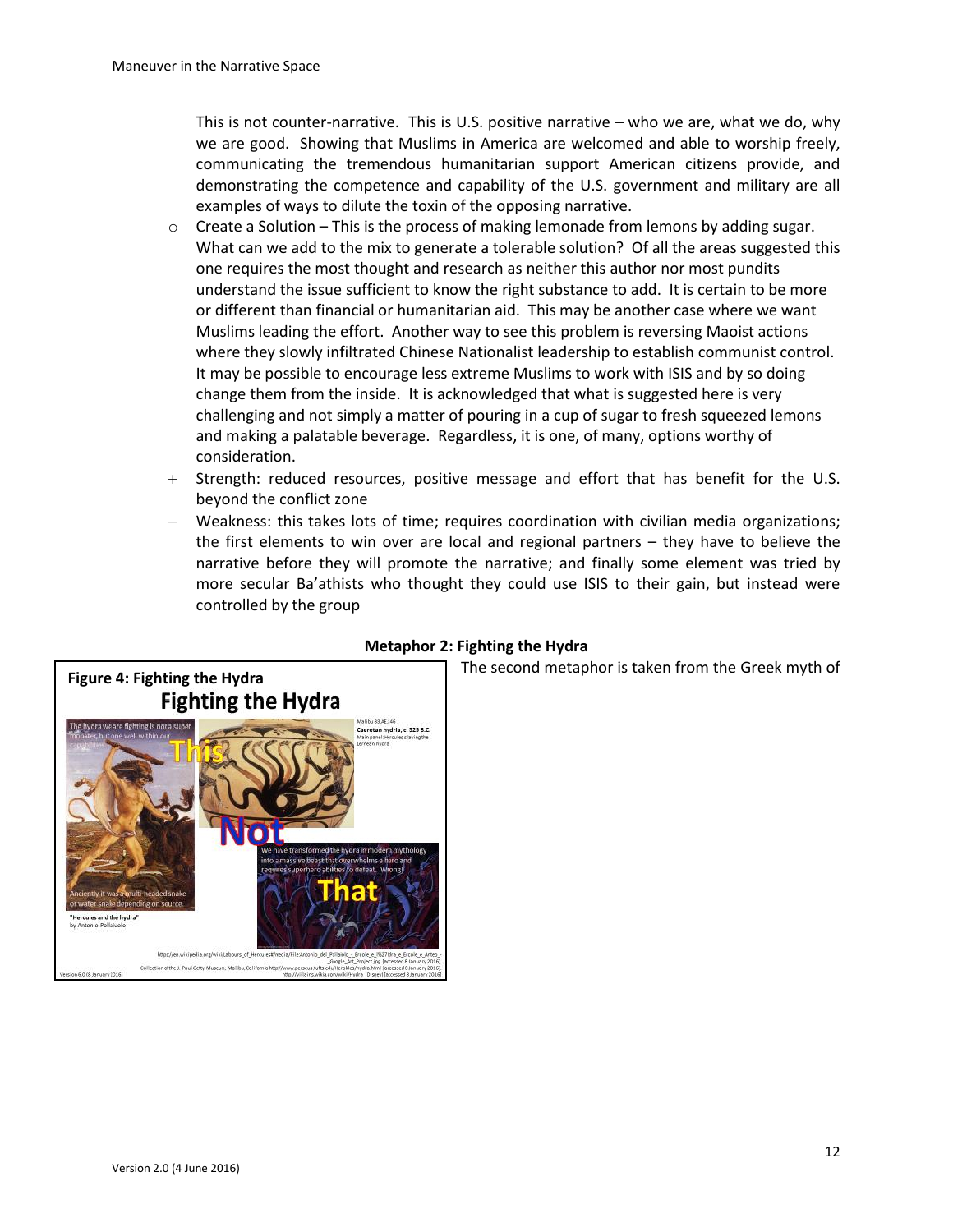the 2nd Labor of Hercules or the Lernaean Hydra.<sup>9</sup> In this story Hercules fought a nine-headed serpent who replaced heads cut off with two additional heads. Hercules was also attacked by a giant crab that worked in coordination with the hydra. Thankfully Hercules had help in the form of his nephew. His nephew came up with the solution that the wounds of the hydra must be healed before they grew the additional heads. In the myth the "healing" came in the form of cauterization. A U.S. Army soldier, David Steger, used the word healing instead of cauterization which is informative for this discussion.

The hydra of ancient mythology was a snake no larger than a man. A task that was accomplishable by intelligent, strong, and innovative warriors. It was not the hydra of more modern Hollywood depictions – massive and overwhelming for all but a superhero. ISIS is like the hydra of mythology – manageable and beatable – and not the overwhelming threat and evil sometimes portrayed in the media today.

The extension of the metaphor is demonstrated in Figure 5 and will be further developed in a future product. As with all metaphors this is simply intended as a visualization and not as specifically operational.

- **Western Dialectic.** The western way is to focus on cutting off heads as efficiently as possible. Remember that in the myth this simply produces more problems to fight. As this is a method already familiar to the U.S. military there is little here to explain.
- **Alternative Dialectic.** The focus is on the healing. An example of this was an effort led in 2014- 2015 by an Australian lieutenant colonel working in Baghdad with the coalition

**Figure 5: Thoughts about Hydra(s) Thoughts about Hydra(s)** • 9 heads - 1 immortal  $\cdot$  9 heads 1. Islam Misinterpreted-• Also fight a huge crab immortal 2. Robber culture - kill • Holds onto the hero 3. Robber culture - steal • Lured from safe haven 4. Thrive in leadership by flaming arrows vacuum 5. Alternatives are worse • Help needed to win 6. Aspirational – God's fight 7. Aspirational - end of days • Once head removed 8. Cultural - fight for honor then wound needed to be healed 9. Cultural - display courage nds - see problems on the

 $^9$  The Second Labor of Hercules: The Lernaean Hydra from Apollodorus, Library 2, Book 2 of The Library, Trans. By J. G. Frazer at <http://www.theoi.com/Text/Apollodorus2.html#5> [accessed 8 January 2016]. The story goes as follows:

[2.5.2] As a second labour he ordered him to kill the Lernaean hydra.105 That creature, bred in the swamp of Lerna, used to go forth into the plain and ravage both the cattle and the country. Now the hydra had a huge body, with nine heads, eight mortal, but the middle one immortal. So mounting a chariot driven by Iolaus, he came to Lerna, and having halted his horses, he discovered the hydra on a hill beside the springs of the Amymone, where was its den. By pelting it with fiery shafts he forced it to come out, and in the act of doing so he seized and held it fast. But the hydra wound itself about one of his feet and clung to him. Nor could he effect anything by smashing its heads with his club, for as fast as one head was smashed there grew up two. A huge crab also came to the help of the hydra by biting his foot.106 So he killed it, and in his turn called for help on Iolaus who, by setting fire to a piece of the neighboring wood and burning the roots of the heads with the brands, prevented them from sprouting. Having thus got the better of the sprouting heads, he chopped off the immortal head, and buried it, and put a heavy rock on it, beside the road that leads through Lerna to Elaeus. But the body of the hydra he slit up and dipped his arrows in the gall. However, Eurystheus said that this labour should not be reckoned among the ten because he had not got the better of the hydra by himself, but with the help of Iolaus.

105. Compare Eur. Herc. 419ff.; Diod. 4.11.5ff.; Paus. 2.37.4; Paus. 5.5.10; Paus. 5.17.11; Zenobius, Cent. vi.26; Quintus Smyrnaeus, Posthomerica vi.212ff.; Tzetzes, Chiliades ii.237ff.; Verg. A. 8.299ff.; Ov. Met. 9.69ff.; Hyginus, Fab. 30. Diodorus and Ovid multiply the hydra's heads to a hundred; the sceptical Pausanias (Paus. 2.37.4) would reduce them to one. Both Diodorus and Pausanias, together with Zenobius and Hyginus, mention that Herakles poisoned his arrows with the gall of the hydra. The account which Zenobius gives of the hydra is clearly based on that of Apollodorus, though as usual he does not name his authority.

 $\overline{a}$ 

<sup>106.</sup> For this service the crab was promoted by Hera, the foe of Herakles, to the rank of a constellation in the sky. See Eratosthenes, Cat. 11 (who quotes as his authority the Heraclia of Panyasis); Hyginus, Ast. ii.23.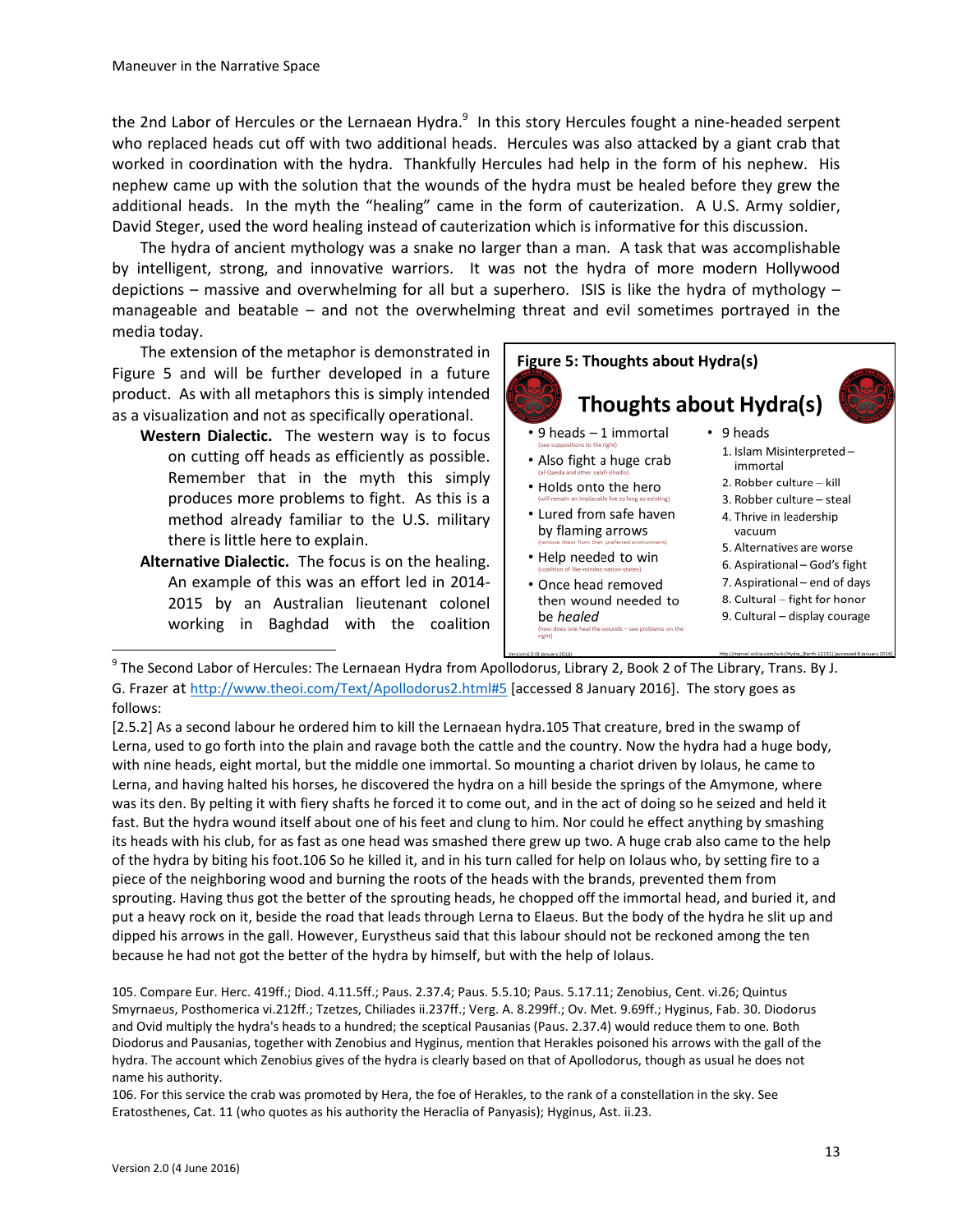headquarters at the U.S. Embassy. He advocated for a series of Iraqi government assessment and support teams to move in to areas liberated from ISIS. The intent was for the assessment teams to rapidly follow the leading Iraqi military elements to assess what needed to happen to restore the area. Their report would then inform the creation of a support team such that they would have the right set of skills and resources available once the area was secured. This support team would then rapidly restore basic functions (water, sewage, electricity, etc.) to the liberated area. Thus the government could rapidly heal the wounds of war before additional heads of insurrection could grow.

- Strength: necessary action to ensure that the opponent will not simply bide their time until combat forces depart the area, arguably this is the only way this will actually work, the wounds must be healed for stability to exist.
- Weakness: this requires a level of competence and concern on the part of the host nation that most war-torn states do not possess.

#### **Metaphor 3: Rubik's Cube**

The third metaphor is that of the Rubik's Cube which is shown in the accompanying graphic. One side of the cube is the kinetic or conventional targeting fight. The other five sides represent the variety of narrative engagements that need to happen (domestic, opponent, local partners, regional, and global). As with a Rubik's cube one needs to solve for all sides simultaneously rather than trying to solve for one

side at a time. If one focuses on trying to solve one side only even when the entire puzzle is nearly solved then the entire puzzle will be made worse as a result of completing the one side. This is what is happening with the current – mostly kinetic solution strategy. To make things worse, the narrative competition is not a fixed algorithm as is the Rubik's cube. It adapts in real time. What is meant is that if you have a Rubik's cube nearly solved and then walk away for several months or years you can pick it back up and complete the solution from where you left it. Maneuver in the narrative space has the cube changing colors and adapting over time. Trying to solve today's problems with yesterday's answers will be a recipe for failure. One has to adapt with and ahead of the opponent. This adapting algorithmic perspective means that one may never fully solve the entire problem.



It is not the intent of this metaphor to make this seem impossible. I want to avoid the frustration that caused me, as a teenager, to break apart the Rubik's cube and then reassemble it. There is no political will to rebuild countries and little precedent of success for doing so. Those involved in the narrative competition must solve the cube as they have it, adapting and all. Even if it cannot be solved in its entirety, it is probable that it can be solved sufficiently well and more effectively for U.S. interests and influence to benefit.

**Western Dialectic.** The western way is focus in a single-side in a reductionist targeting model. U.S. military doctrine describes a single narrative for the commander rather than a multidimensional narrative. If the targeting and single narrative do not work then the solution usually reverts to the breaking of the cube and the need for rebuilding the entire structure. This method harkens back to the Marshall Plan and the reconstruction of Japan following WWII something the U.S. will probably not do again.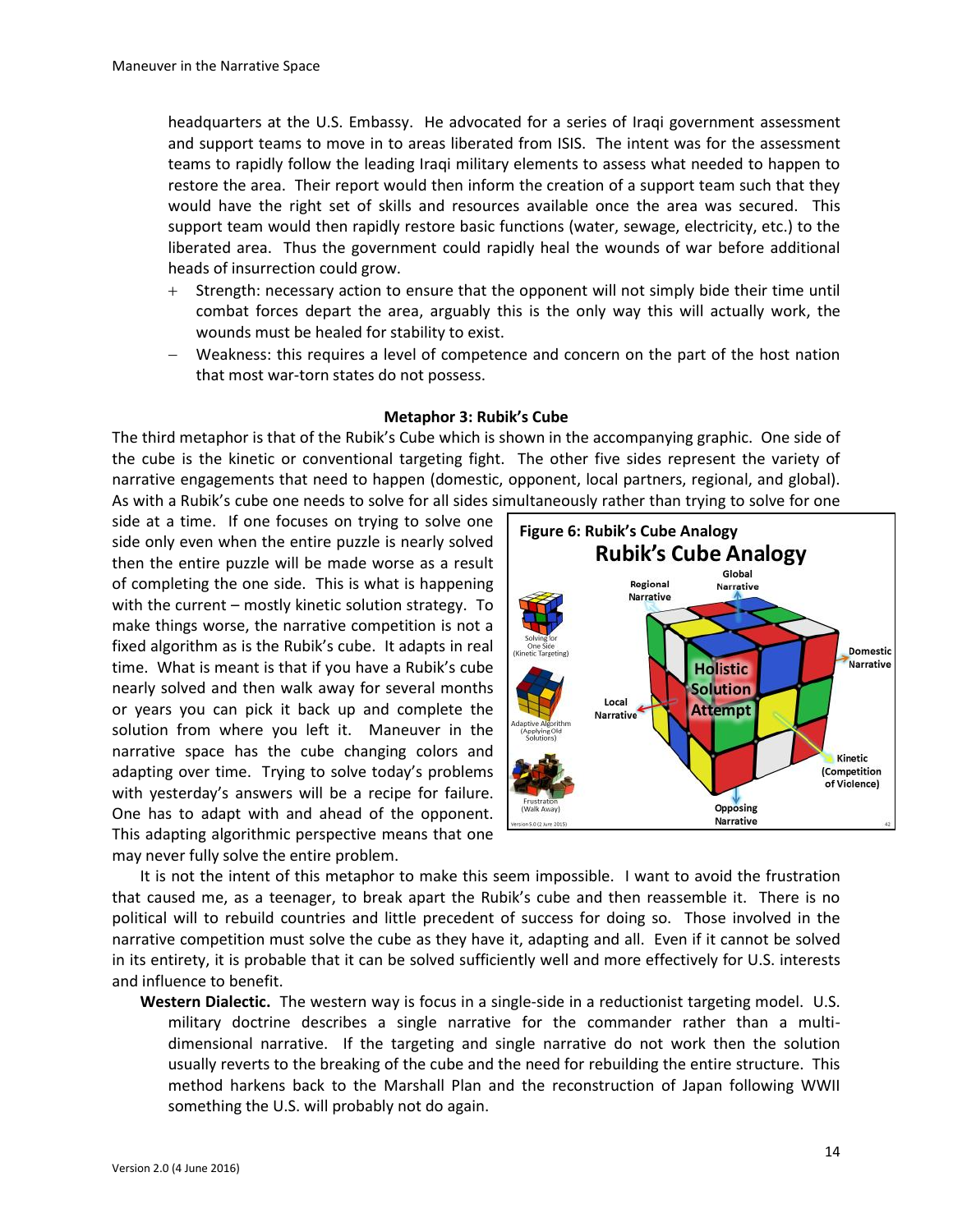**Alternative Dialectic.** This is the holistic solution of solving the entirety of the cube. It is adaptive and consistent in application and thought.

Requirement for maneuver in the narrative space.

- $\triangleright$  Understand the opponent such that one can identify what narrative and physical places, ideas, and people can generate change in their conduct of operations.
	- o How are they operating now?
	- o How will they change if action X is conducted?
- $\triangleright$  Factor in to operational plans the necessity to heal wounds during and immediately following the combat.
	- o What does the society require to heal the wounds of the conflict?
- $\triangleright$  Develop complex narratives that can communicate to the various necessary audiences (opponent, domestic support, partner, regional, and global).

### **Tactical**

Kinetic targeting is a part of maneuver in the narrative space. MSG Sohail Sheikh says that to function in the current environment we need to change from shoot, move, and communicate to communicate, move, and shoot. Narrative comes first. In 2015 and 2016 U.S. special operations forces had success in killing and capturing senior ISIS officials. Military and political leaders communicated the results of these events as they happened giving the impression of a chain of events – one leading to another. Such actions allow opponents to adapt as events transpire. What was the intended narrative of these events? Did this communicate U.S. power and omniscience? ISIS has a primary narrative of being everywhere or remaining and expanding. In reality, the U.S. is the only military that can truly operate everywhere. It is the only military with the leadership, command and control, and logistics reach to conduct combat operations *everywhere*. What would be ideal would be conducting the raids mentioned above in a package – dozens of attacks conducted simultaneously across the breadth and depth of ISIS controlled terrain that is broadcast in as close to real time as possible. The words being that ISIS is not everywhere; the U.S. is everywhere. The deeds reflecting the same. The images released in close proximity to express the reality of a caliphate disintegrating.

Requirement for maneuver in the narrative space.

- $\triangleright$  Define a narrative under which all U.S. operations function.
- $\triangleright$  Sequence operations to support the narrative.
- $\triangleright$  Support the narrative with imagery released in almost real-time.
- $\triangleright$  Focus collection efforts where they matter (in rank order)
	- o Social network of counterparts who do we need to influence?
	- $\circ$  Influencers of host nation (media, political, religious) who should we influence?
	- o Opposing network who do we need to kill/capture?
- $\triangleright$  Engage network at every level with coordinated message
- $\triangleright$  Demonstrate we are a partner help them to be successful at what they want to be successful at
	- o What do they want to do?
	- o How can we help them?
	- o Use our resources to facilitate the success and the relationship

### **Technical**

Narrative applies just as much to soldiers walking presence patrols as it does to the Pentagon spokesperson or a Hollywood producer. Soldiers understanding of the narrative and the importance of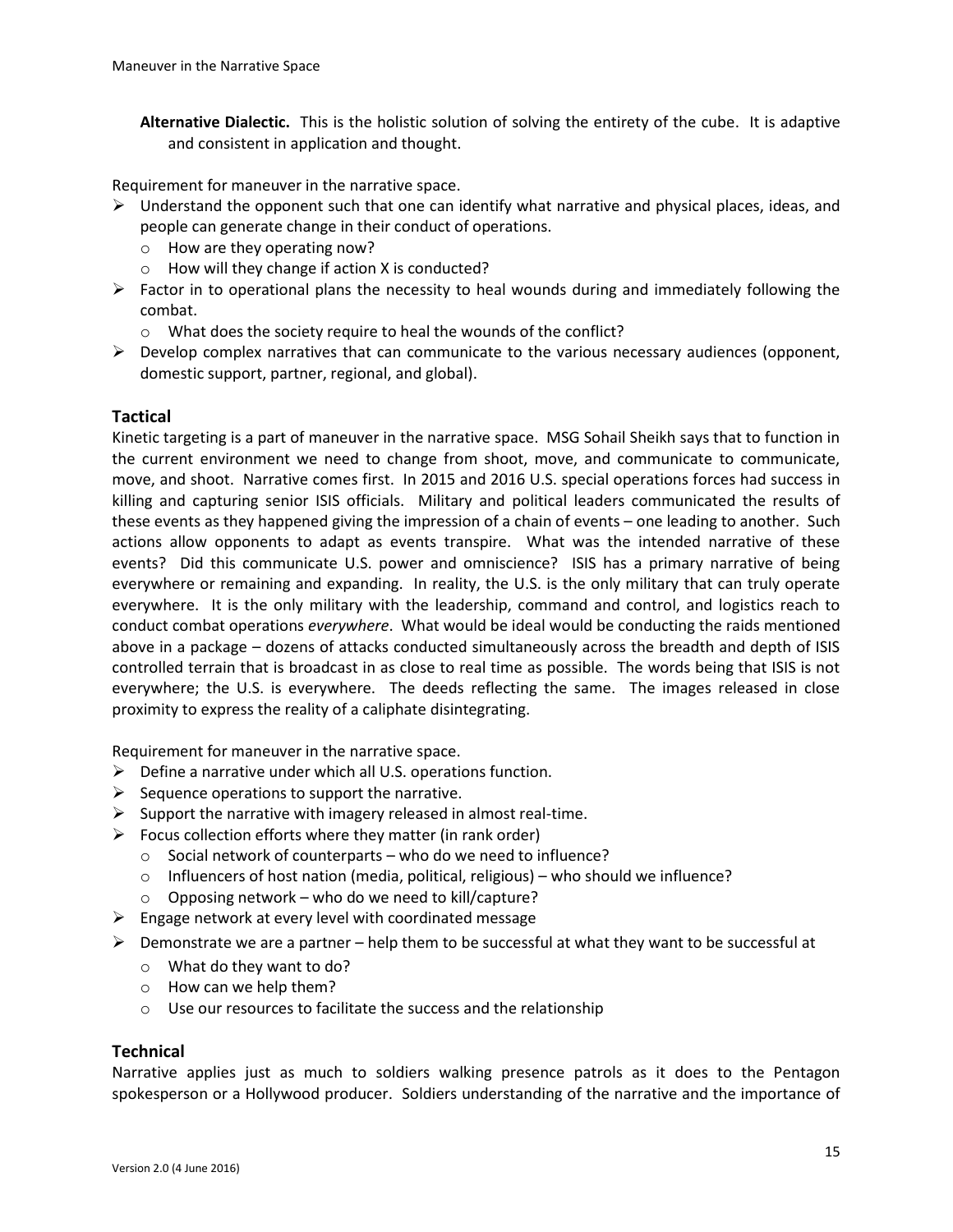narrative empower them to support the words with their deeds and the images that all will see of their actions. The face of the narrative is typically a junior enlisted soldier. It may be a soldier saving a young child from a traumatic injury or it may be the image of a soldier with his boot placed on the chest or neck of a local resident. One image can enhance influence and the other can radically degrade it. Soldiers need to understand which one accomplishes which end and why. Cultural awareness training is not done to inform soldiers so that they can be more sensitive to the populace. Cultural awareness training is done to empower soldiers to engage effectively with the population to build influence and facilitate effective maneuver in the narrative space. All such training needs to be done to achieve that end.

Requirement for maneuver in the narrative space.

- $\triangleright$  The mission narrative needs to be placed in paragraph three of the operations order. It needs to be communicated at every level.
- $\triangleright$  Cultural awareness training needs to be structured such that attendees develop the knowledge, skills, and abilities to conduct effective engagements to build influence.

#### **Conclusion**

Maneuver in the narrative space requires a transformation of thought in recognizing that the narrative is the decisive operation and that everything else is shaping to facilitate the decision intended. Even in this use of modern doctrinal terminology this probably miscommunicates the intent of the thought. Maneuver in the narrative space is not annihilation or decision focused. It is a competition of exhaustion.<sup>10</sup> It is about remaining and expanding and not about immediate accomplishment. Part of the challenge for the U.S. is that there is little intent to remain somewhere. In fact, the standard messaging is the opposite in that it communicates a short term commitment to solve a specific problem.

Why does this matter? We must fight ISIS and others within a context of understanding. Much as the ancient hero of Greek mythology – Hercules – had to heal the wounds of the hydra as he was in the process of removing the heads before more could grow back so to do we need to understand that continued kinetic efforts without healing degrades and destroys the very infrastructure needed for civilization to exist. We are thus creating an environment wherein our opponents can thrive and we cannot. We need and want civilization around the globe. They do not. They will use the tools of civilization, but if all the Twitter, and Facebook, and social media in the world ended tomorrow; if all the roads, bridges, refineries, and museums were destroyed; civilization would end, but the robbers would continue. Ignorance will continue to create a desert and call it victory. We have severely damaged or destroyed civilization in Afghanistan, Iraq, Somalia, Yemen, Libya, and Syria in this war. The robbers are growing there. We need another way.

We need to emphasize the importance of understanding and empathy: understanding that we are fighting enemies that challenge previously held conceptions; understanding that the opponent is motivated by an ideology and encouraged to great effort through powerful and deep flowing narratives; understanding the opponent in their complex context and the competition of narrative; empathy to develop influence with our partner; and empathy to identify our opponent's center of gravity and effectively engage and destroy it.

 $\overline{a}$ 

<sup>&</sup>lt;sup>10</sup> Hans Delbruck suggested that warfare moved between inclinations toward annihilation and exhaustion. In this exhaustion is not synonymous with attrition as one can attrit one's opponent without actually exhausting their will. Consider the actions of the U.S. vis-à-vis the North Vietnamese. The U.S. was successful in attriting hundreds of thousands of opposing fighters and yet it was the will of the U.S. that was exhausted. (Delbruck, *History of the Art of War: Volume I: Warfare in Antiquity* 1975, 135-136) (Delbruck, *History of the Art of War: Volume IV: The Dawn of Modern Warfar*e 1985, 422-433)